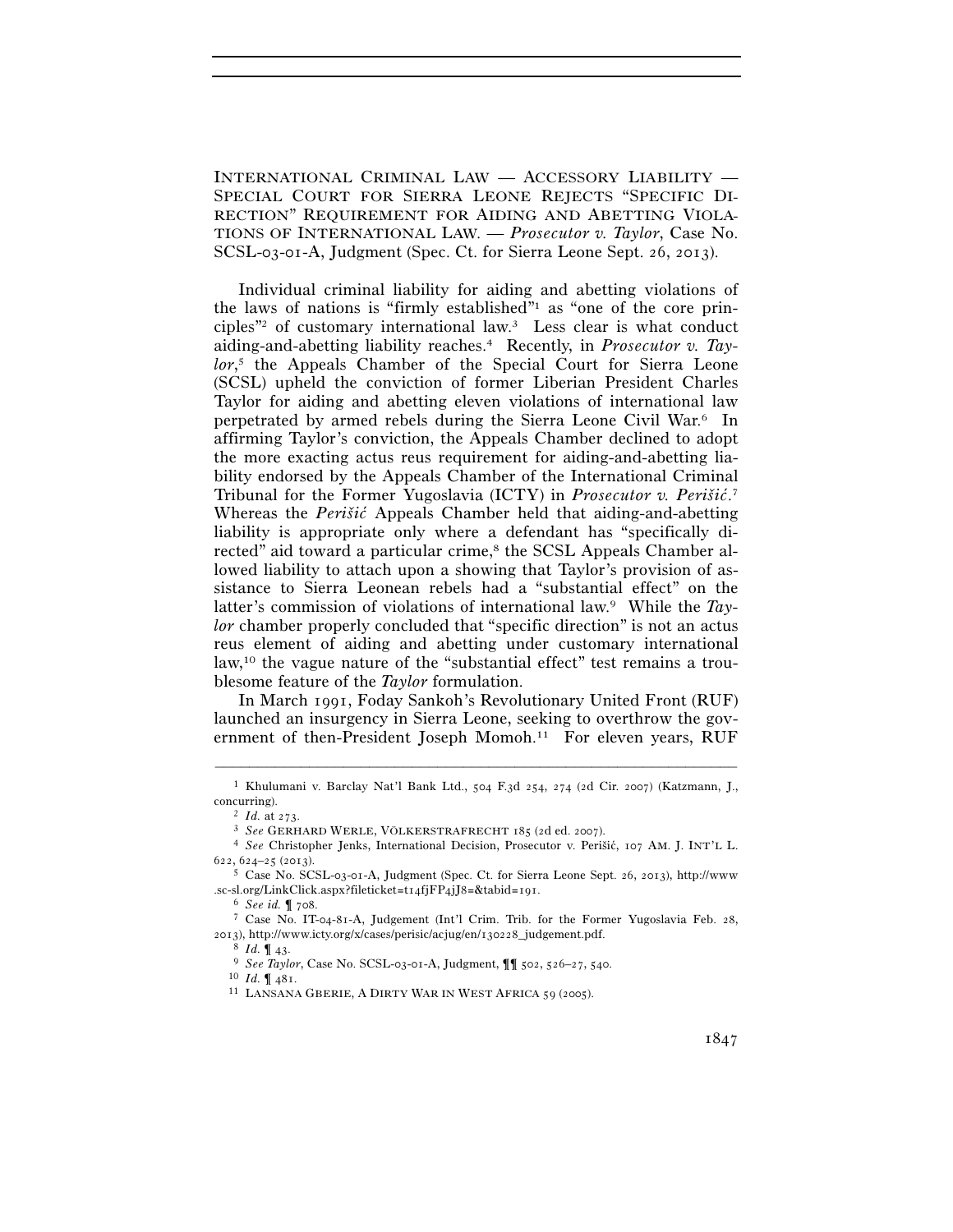## 1848 *HARVARD LAW REVIEW* [Vol. 127:1847

fighters brutalized the country, using forced labor and child abduction to fuel their military objectives while terrorizing the civilian population with mass amputations, sexual violence, and indiscriminate murder.12 During the closing years of the Sierra Leone Civil War, the RUF relied "heavily and frequently" on shipments of weapons and ammunition furnished or orchestrated by Taylor,<sup>13</sup> who had provided the RUF with operational and logistical support throughout the war.<sup>14</sup>

The RUF was defeated by a British military intervention in 2000. 15 In response to a request by Sierra Leonean President Ahmed Kabbah,16 the U.N. Security Council endorsed the establishment of a special court to try those who had perpetrated war crimes during the Sierra Leone Civil War.17 In March 2003, the resulting SCSL, authorized to prosecute serious violations of international law committed in Sierra Leone after November 1996, 18 approved Taylor's indictment on a number of war crimes.<sup>19</sup> The indictment helped to destabilize the Taylor regime.<sup>20</sup> In August 2003, an embattled Taylor abdicated as President of Liberia and departed for Nigeria, $21$  where he lived in exile until delivered into the custody of the SCSL in March 2006. 22

Taylor's trial opened in June 2007 in The Hague,<sup>23</sup> where he faced charges of five war crimes,<sup>24</sup> five crimes against humanity,<sup>25</sup> and one serious violation of international humanitarian law<sup>26</sup> pursuant to article  $6(1)$  of the Statute of the Special Court for Sierra Leone.<sup>27</sup> Prose-

<sup>–––––––––––––––––––––––––––––––––––––––––––––––––––––––––––––</sup> 12 *See* MYRIAM DENOV, CHILD SOLDIERS: SIERRA LEONE'S REVOLUTIONARY UNITED FRONT 63–64 (2010); GBERIE, *supra* note 11, at 126–30, 134–35.<br><sup>13</sup> Prosecutor v. Taylor, Case No. SCSL-03-01-T, Judgement, ¶ 6914 (Spec. Ct. for Sierra

Leone May 18, 2012), http://www.sc-sl.org/LinkClick.aspx?fileticket=k%2b03KREEPCQ%3d&tabid=150.

<sup>&</sup>lt;sup>14</sup> See id.  $\P$  (927–45; COLIN M. WAUGH, CHARLES TAYLOR AND LIBERIA 342 (2011).<br>
<sup>15</sup> See GBERIE, *supra* note 11, at 173–75.<br>
<sup>16</sup> Id. at 208–09.<br>
<sup>17</sup> See S.C. Res. 1315,  $\P$  1, U.N. Doc. S/RES/1315 (Aug. 14, 2000).<br>
<sup></sup>

Mar. 7, 2003), http://www.sc-sl.org/LinkClick.aspx?fileticket=afhF3nXfC%2bY%3d&tabid=159.<br><sup>20</sup> GBERIE, *supra* note 11, at 213.<br><sup>21</sup> JEREMY I. LEVITT, THE EVOLUTION OF DEADLY CONFLICT IN LIBERIA 237 (2005).<br><sup>22</sup> *See* WAUG

v. Taylor, Case No. SCSL-03-01-I, Amended Indictment, at 2–5, 8 (Spec. Ct. for Sierra Leone Mar.

<sup>17, 2006),</sup> http://www.sc-sl.org/LinkClick.aspx?fileticket=VIfMuLYvYs4=&tabid=159.<br>
<sup>25</sup> Murder, rape, sexual slavery, other inhumane acts, and enslavement. *Id.* at 3–4, 6–7.<br>
<sup>26</sup> Conscription and use of child soldiers. Although "it [was] undisputed that [Taylor's National Patriotic Front of Liberia] was strongly implicated in the early activities of the RUF," WAUGH, *supra* note 14, at 342, the SCSL's limited jurisdiction — over only those abuses committed after November 1996 — forced the prosecution to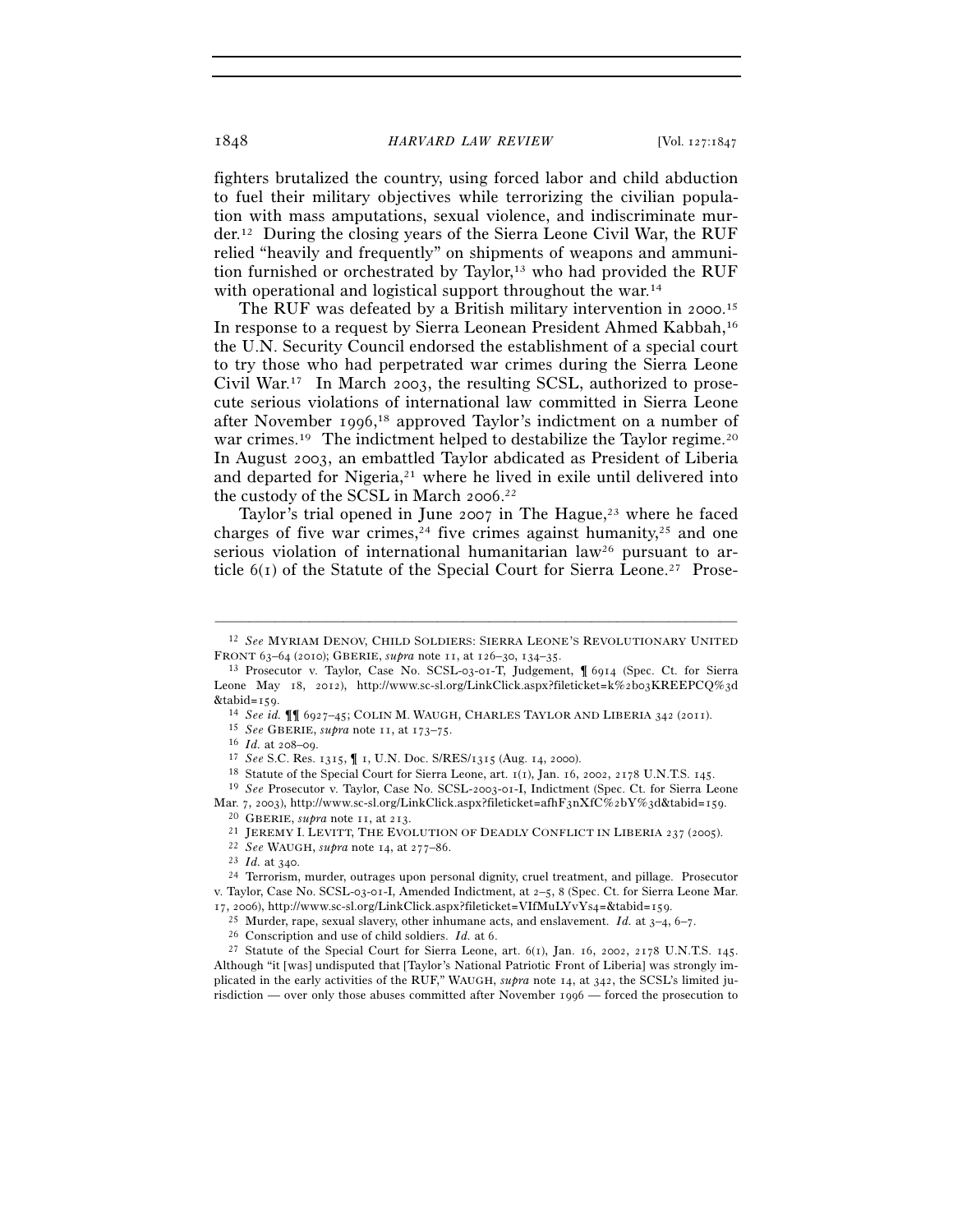cutors argued Taylor's responsibility for the eleven substantive violations on several distinct theories of liability.28

In May 2012, a unanimous three-judge SCSL Trial Chamber convicted Taylor for all eleven violations on an aiding-and-abetting theory.29 Writing jointly, Justices Lussick, Doherty, and Sebutinde found that Taylor supplied the RUF with weapons, ammunition, personnel, and operational and moral support, without which the RUF could not have sustained its military operations.30 Because Taylor was aware of the RUF's "systematic campaign of crimes against civilians,"31 the justices concluded that Taylor knew his support would aid the commission of those crimes and found Taylor guilty of aiding and abetting the RUF's widespread violations of international law.32 The Trial Chamber sentenced Taylor to fifty years of imprisonment.33

The Appeals Chamber affirmed.<sup>34</sup> Justices King, Ayoola, Winter, Kamanda, and Fisher unanimously rejected Taylor's contention that the Trial Chamber erred in omitting from its definition of aiding and abetting an actus reus requirement that an accused party direct assistance toward a specific crime.35 After independently reviewing the post–World War II jurisprudence and the decisions of the ad hoc international criminal tribunals,36 as well as state practice and the Inter-

Leone May 18, 2012), http://www.sc-sl.org/LinkClick.aspx?fileticket=k%2b03KREEPCQ%3d &tabid=159. Additionally, having found that Taylor helped to design an RUF campaign to capture the Sierra Leonean capital in 1999, the Trial Chamber held Taylor responsible on a planning theory of liability for the slaughter and mutilation of thousands of civilians at RUF hands during the offensive. *See id.* ¶¶ 6954–71. The justices determined, however, that Taylor neither shared the RUF's purpose of "terroriz[ing] the civilian population of Sierra Leone," *id.* ¶ 6896 (internal quotation mark omitted), nor exercised control over the rebel group, and acquitted Taylor of the violations on the joint-criminal-enterprise, command, and ordering theories of liability, *see id.* ¶¶ 6887–900, 6973–86. Having convicted Taylor for the RUF's crimes on an aiding-and-abetting theory, the justices declined to find that he instigated those same crimes. *Id.*  $\P$  6972.<br><sup>30</sup> *Id.*  $\P$  6913, 6915, 6924, 6937; *see also id.*  $\P$  $\P$  6907-53.<br><sup>31</sup> *Id.*  $\P$  6969.<br><sup>32</sup> *See id.*  $\P$  $\P$  6947-53.<br><sup>33</sup> Pr

independently ascertain and apply customary international law. *See, e.g.*, Prosecutor v. Brima,

<sup>–––––––––––––––––––––––––––––––––––––––––––––––––––––––––––––</sup> prove a more recent connection between Taylor and the RUF, for which evidence was weaker. *See id.* at 262–63, 343–48.<br><sup>28</sup> The prosecution urged that Taylor was (1) directly responsible for planning and ordering

particular atrocities in Sierra Leone; (2) liable for the RUF's widespread violations on jointcriminal-enterprise and command-responsibility theories of liability; and (3) liable as an accessory, having instigated and aided and abetted the RUF's commission of violations. Prosecution Final Trial Brief ¶¶ 571–661, Prosecutor v. Taylor, Case No. SCSL-03-01-T (Spec. Ct. for Sierra Leone Apr. 8, 2011), http://www.sc-sl.org/LinkClick.aspx?fileticket=1BfIEpKZVFw%3d&tabid=107.<br><sup>29</sup> Prosecutor v. Taylor, Case No. SCSL-03-01-T, Judgement, ¶ 6994 (Spec. Ct. for Sierra

Sierra Leone May 30, 2012), http://www.sc-sl.org/LinkClick.aspx?fileticket=U6xCITNg4tY%3D &tabid=53. 34 *See Taylor*, Case No. SCSL-03-01-A, Judgment, ¶ 708. 35 *See id.* ¶¶ 357, 362. 36 Formally, the decisions of international tribunals do not bind subsequent tribunals, which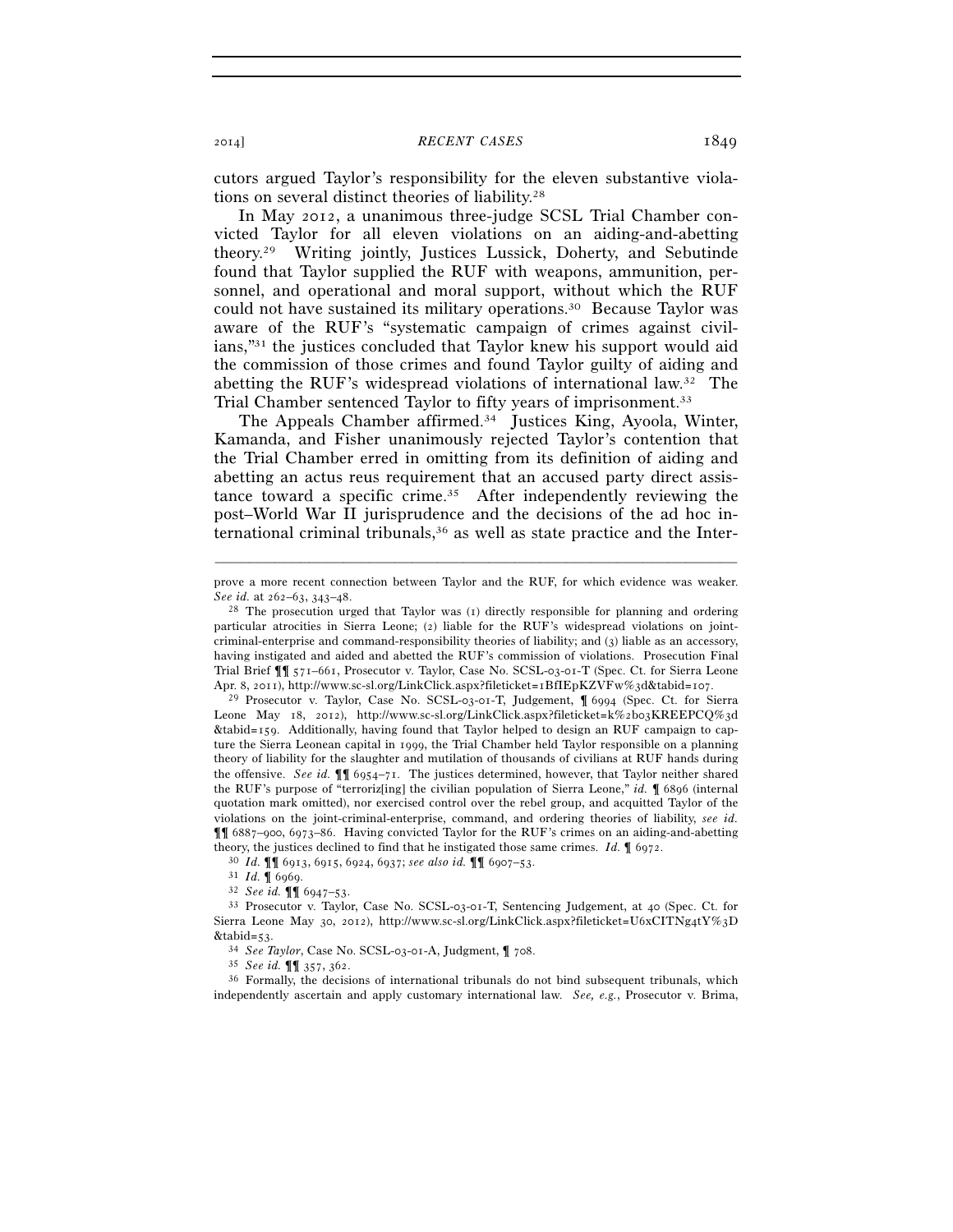national Law Commission's Draft Code of Crimes (ILC Draft Code), the Appeals Chamber concluded that "specific direction" is not an actus reus requirement for aiding and abetting under customary international law.37 The Appeals Chamber distinguished *Perišic´* on the ground that the *Perišic´* Appeals Chamber was "applying internally binding [ICTY] precedent," not customary international law.<sup>38</sup> The *Taylor* Appeals Chamber concluded that a defendant, if aware of the elements of an underlying offense and the "substantial likelihood" that his actions or omissions would assist the commission of that offense, 39 could be responsible for the crime if he did in fact provide "practical assistance, encouragement, or moral support" to the perpetrator that had a "substantial effect" upon the underlying offense.<sup>40</sup>

–––––––––––––––––––––––––––––––––––––––––––––––––––––––––––––

/en/tad-aj990715e.pdf. 37 *Taylor*, Case No. SCSL-03-01-A, Judgment, ¶¶ 474–75. 38 *Id.* ¶ 476. 39 *Id.* ¶ 403 (quoting Prosecutor v. Taylor, Case No. SCSL-03-01-T, Judgement, ¶ <sup>486</sup> (Spec. Ct. for Sierra Leone May 18, 2012), http://www.sc-sl.org/LinkClick.aspx?fileticket=k %2b03KREEPCQ%3d&tabid=159). 40 *Id.* ¶ 353 (quoting *Taylor*, Case No. SCSL-03-01-T, Judgement, ¶ 482). Justice Fisher au-

thored a concurring opinion, joined by Justice Winter, in which she sharply defended the majority's analysis of aiding-and-abetting liability under customary international law. *See id.* ¶¶ 709–21 (Fisher, J., concurring). On appeal, Taylor had argued that without a "specific direction" requirement, aiding-and-abetting liability would attach to activities "carried out by a great many States in relation to their assistance to rebel groups or to governments . . . well known to be engaging in crimes." Transcript of Oral Hearing at 49,896, Prosecutor v. Taylor, Case No. SCSL-03-01-A (Spec. Ct. for Sierra Leone Jan. 22, 2013), http://www.sc-sl.org/LinkClick.aspx?fileticket =VlAPY0ncEo4%3d&tabid=160. Justice Fisher dismissed Taylor's allegation and characterized the argument as conflating "international law-breaking" and "customary law-making," *Taylor*, Case No. SCSL-03-01-A, Judgment, ¶ 716 (Fisher, J., concurring), which "interjected a political and highly inappropriate conceit into [the] proceedings." *Id.* ¶ 717.

Case No. SCSL-04-16-PT, Decision and Order on Defence Preliminary Motion on Defects in the Form of the Indictment, ¶¶ 24–25 (Spec. Ct. for Sierra Leone Apr. 1, 2004), http://www.sc-sl.org /LinkClick.aspx?fileticket=f7SEDl60cgs=&tabid=157. However, the infrequency of interstate interaction in international criminal law — which, unlike much customary international law, governs the conduct of individuals — complicates efforts to ascertain customary norms through traditional means. *See* Larissa van den Herik, *Using Custom to Reconceptualize Crimes Against Humanity*, *in* JUDICIAL CREATIVITY AT THE INTERNATIONAL CRIMINAL TRIBUNALS 80, 100 (Shane Darcy & Joseph Powderly eds., 2010). In this context, international criminal tribunals rely extensively on previous judicial decisions when confronted with ambiguities in the law. *See id.* at 102; *cf.* Theodor Meron, Comment, *Revival of Customary Humanitarian Law*, 99 AM. J. INT'L L. 817, 819–20 (2005) ("[O]ne can discern perhaps the outlines of an informal *stare decisis* principle . . . ."). As the few relevant expressions of *opinio juris* have advanced divergent formulations of aiding and abetting, *compare, e.g.*, Rome Statute of the International Criminal Court art. 25(3)(c)–(d), July 17, 1998, 2187 U.N.T.S. 90, *with* Draft Code of Crimes Against the Peace and Security of Mankind art. 2(3)(d), Rep. of the Int'l Law Comm'n, 48th Sess., May 6–July 26, 1996, U.N. Doc. A/51/10; GAOR, 51st Sess., Supp. No. 10 (1996), *available at* http://legal.un.org /ilc/documentation/english/A\_51\_10.pdf, judicial formulations of accomplice liability in the opinions of post–World War II tribunals, as well as the jurisprudence of the ad hoc tribunals, enjoy particular deference, *see, e.g.*, Prosecutor v. Tadić, Case No. IT-94-1-A, Judgement, **¶** 194–220 (Int'l Crim. Trib. for the Former Yugoslavia July 15, 1999), http://www.icty.org/x/cases/tadic/acjug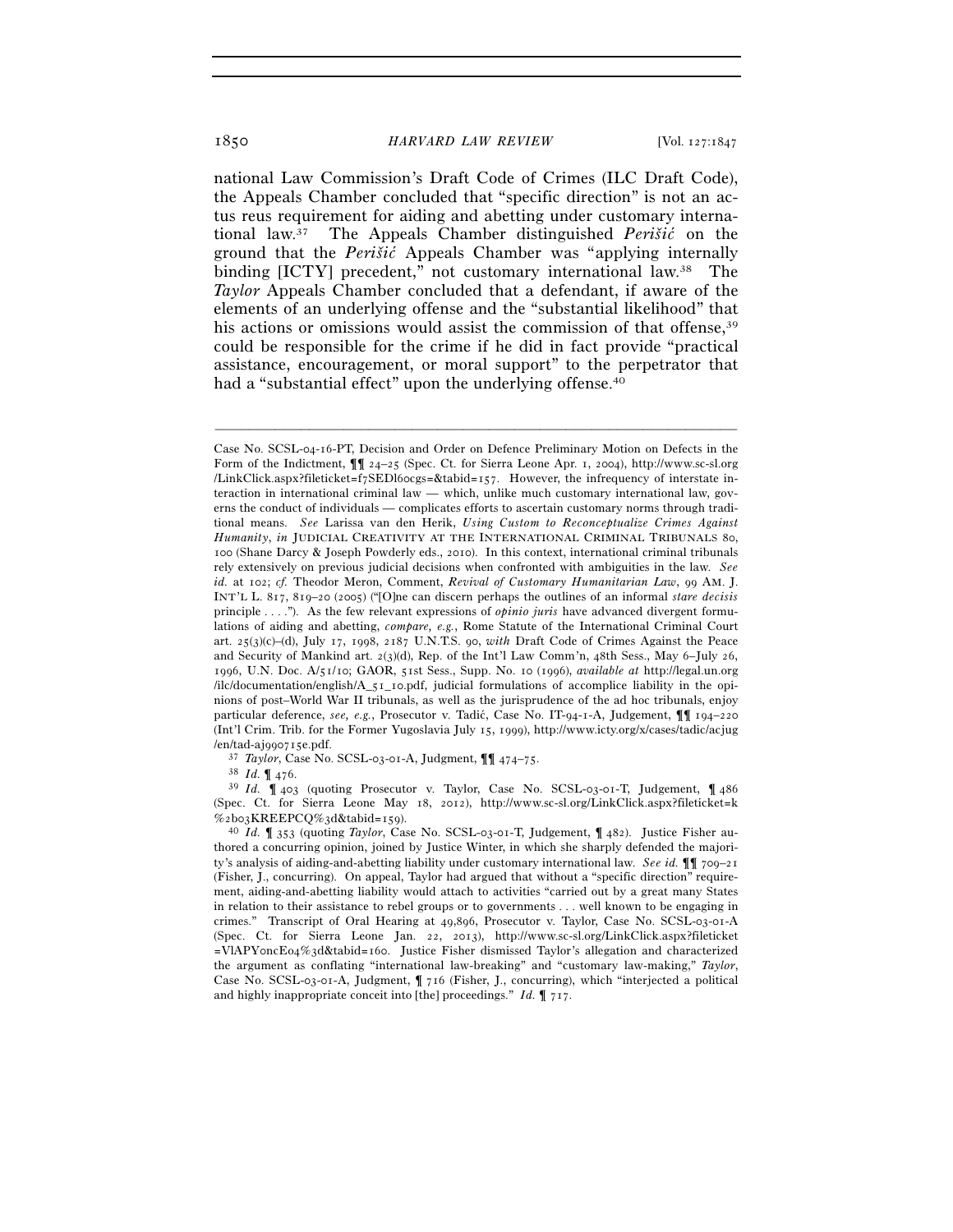## 2014] *RECENT CASES* 1851

The *Perišic´* and *Taylor* formulations reflect a desire to define the physical elements of aiding and abetting in a way that constrains the broad reach of recklessness-based complicity liability.41 While the SCSL correctly declined to adopt the "specific direction" element, which lacks sufficient support in customary international law, the importance of restraining discretion in international aiding-and-abetting law suggests a shortcoming in the SCSL's reliance on a vague "substantial effect" requirement as the lone physical limitation on complicity liability. Though the *Taylor* disposition was uncontroversial due to the Trial Chamber's finding that Taylor's aid was a condition *sine qua non* of the RUF's crimes, $42$  the opinion leaves undefined the distinction between innocent and culpable aid in cases where the provision of assistance is not essential to the commission of an underlying offense.

The unique challenges of international criminal law enforcement demand clarity of those rules and standards that seek to limit complicity liability. Definite rules of law further the principle of legality by constraining discretion.43 While judicial discretion is often accepted in domestic law,44 where the adjudication of criminal-law standards proceeds in the context of "a mature political or legal system that lends legitimacy to [the domestic] criminal process,"<sup>45</sup> the enforcement of international criminal law through international courts lacks such a strong legitimizing foundation.<sup>46</sup> The absence of such a foundation is exacerbated by international criminal law's particular vulnerability to criticism of selective enforcement.47 As legitimacy is vital to the realization of the human-rights and transitional-justice objectives of international criminal law, the desirability of avoiding standards that give tribunals wide discretion is heightened in the international context.48

Mindful of these challenges, tribunals have long recognized the need to restrict the scope of complicity liability by drawing "a line

–––––––––––––––––––––––––––––––––––––––––––––––––––––––––––––

<sup>41</sup> The SCSL has explicitly recognized *dolus eventualis* as the requisite mens rea for aiding and abetting. *See Taylor*, Case No. SCSL-03-01-A, Judgment, ¶ 438. Although the International Criminal Tribunal for Rwanda and the ICTY formally require a mens rea of knowledge, *see* ELIES VAN SLIEDREGT, INDIVIDUAL CRIMINAL RESPONSIBILITY IN INTERNATIONAL LAW 174 (2012), the case law suggests that both tribunals "have implicitly acknowledged *dolus eventualis* or recklessness as a sufficient *mens rea* for aiding and abetting." FLAVIO NOTO, SEC-ONDARY LIABILITY IN INTERNATIONAL CRIMINAL LAW 135 (2013); see also id. at 126–27.<br><sup>42</sup> See Taylor, Case No. SCSL-03-01-T, Judgement,  $\parallel$  6914.<br><sup>43</sup> See Giaccio v. Pennsylvania, 382 U.S. 399, 402–03 (1966); Fiona de Londr

*an International Crime*, *in* ROUTLEDGE HANDBOOK OF INTERNATIONAL CRIMINAL LAW <sup>169</sup>, 169 (William A. Schabas & Nadia Bernaz eds., 2011). 44 *See, e.g.*, Nash v. United States, 229 U.S. 373, 377 (1913). 45 Allison Marston Danner & Jenny S. Martinez, *Guilty Associations: Joint Criminal Enter-*

*prise, Command Responsibility, and the Development of International Criminal Law*, 93 CALIF. L. REV. 75, 96 (2005). 46 *See id.* at 96–97. 47 *See* ROBERT CRYER, PROSECUTING INTERNATIONAL CRIMES <sup>198</sup> (2005). 48 *See* Danner & Martinez, *supra* note 45, at 97.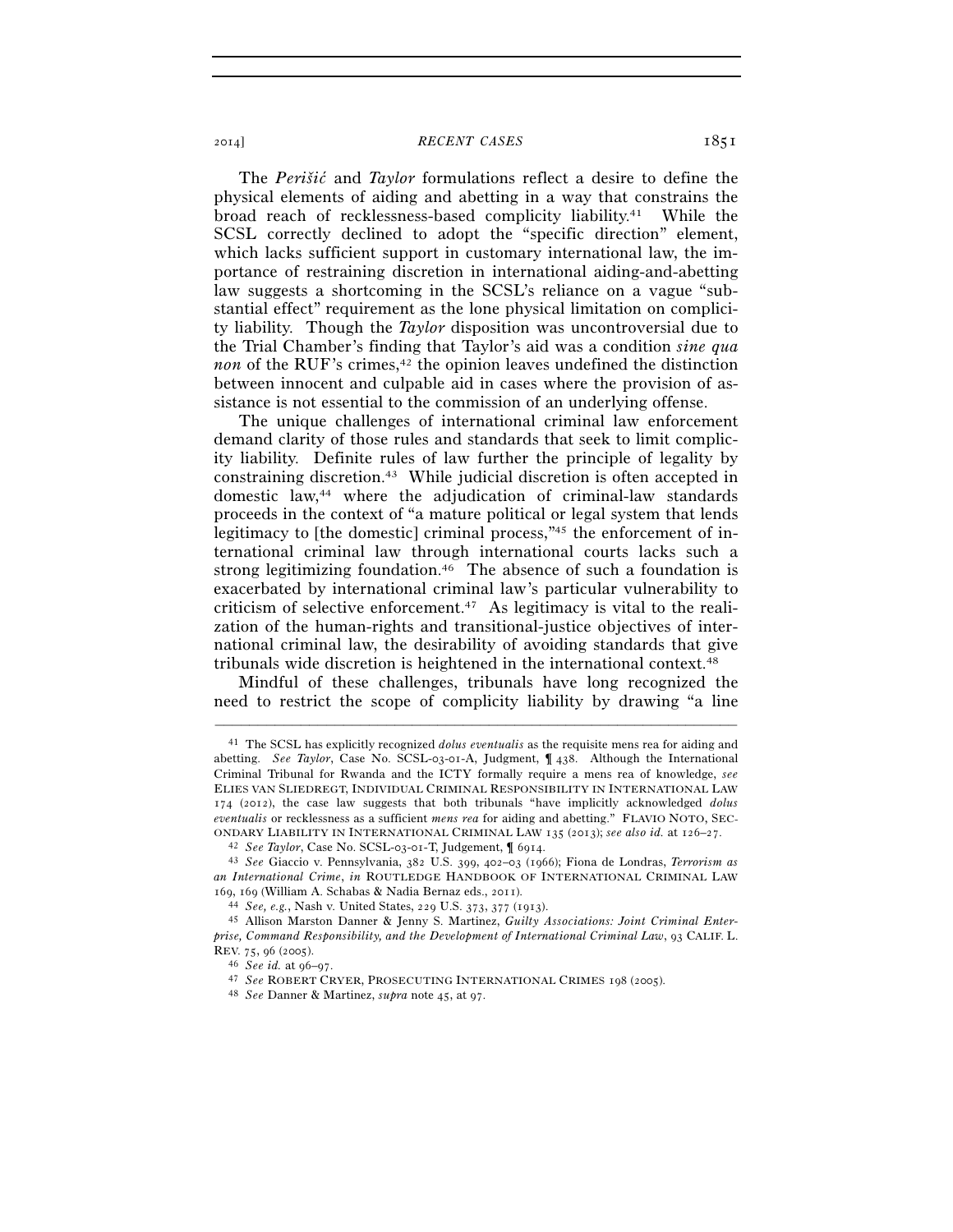somewhere at which indictable criminality must stop."49 As the ICTY and SCSL have conclusively rejected "purpose" as the necessary mental state for aiding and abetting,50 the physical elements of aiding and abetting provide tribunals with the only means to ensure that the criminal law does not extend to de minimis contributions to an underlying crime.51 The *Perišic´* Appeals Chamber sharply limited liability with "specific direction," requiring evidence of a strong connection between the provision of assistance and the commission of an underlying offense.52 The *Taylor* Appeals Chamber emphasized that "specific direction" was redundant because the "firmly entrenched"<sup>53</sup> requirement that aid have a "substantial effect" on the commission of the underlying crime adequately constrained the scope of criminal liability.54

As the *Taylor* Appeals Chamber emphasized, the "specific direction" requirement lacks strong foundation in customary international law. The requirement originated as an *obiter dictum* in the 2001 opinion of the ICTY Appeals Chamber in *Prosecutor v. Tadić*,<sup>55</sup> which mentioned the terminology while distinguishing aiding-and-abetting from joint-criminal-enterprise liability.56 No court prior to *Tadic´* had held "specific direction" to be a customary element of aiding and abetting;57 on the contrary, the post–World War II courts eschewed such a requirement.58 In the wake of *Tadic´*, every chamber to address aiding-

–––––––––––––––––––––––––––––––––––––––––––––––––––––––––––––

<sup>49</sup> United States v. Pohl, 5 TRIALS OF WAR CRIMINALS BEFORE THE NUERNBERG MILITARY TRIBUNALS UNDER CONTROL COUNCIL LAW NO. 10, at 958, 1004 (1950); *see also* Prosecutor v. Perišić, Case No. IT-04-81-T, Judgement,  $\int$  3 (Int'l Crim. Trib. for the Former Yugoslavia Sept. 6, 2011) (Moloto, J., dissenting), http://www.icty.org/x/cases/perisic/tjug/en/110906

\_judgement.pdf. 50 *See* NOTO, *supra* note 41, at 135. 51 *Cf.* WAYNE R. LAFAVE, CRIMINAL LAW <sup>716</sup>–18 (5th ed. 2010) (describing U.S. courts' efforts to restrain knowledge-based accomplice liability).<br><sup>52</sup> *See* Prosecutor v. Perišić, Case No. IT-04-81-A, Judgement, ¶ 38–40, 44 (Int'l Crim. Trib.

for the Former Yugoslavia Feb. 28, 2013), http://www.icty.org/x/cases/perisic/acjug/en/130228 \_judgement.pdf. 53 NOTO, *supra* note 41, at 84; *see also Taylor*, Case No. SCSL-03-01-A, Judgment, ¶ <sup>390</sup>

n.1231 (collecting cases).<br><sup>54</sup> *See Taylor*, Case No. SCSL-03-01-A, Judgment, ¶ 480.<br><sup>55</sup> Case No. IT-94-1-A, Judgement (Int'l Crim. Trib. for the Former Yugoslavia July 15, 1999),

http://www.icty.org/x/cases/tadic/acjug/en/tad-aj990715e.pdf; *see also Perišic´*, Case No. IT-04-81- A, Judgement,  $\P$  2 n.5 (Liu, J., dissenting in part).<br>
<sup>56</sup> See Tadić, Case No. IT-94-1-A, Judgement,  $\P$  229.<br>
<sup>57</sup> See James Stewart, *"Specific Direction" is Unprecedented: Results from Two Empirical* 

*Studies*, EUR. J. INT'L L.: TALK! (Sept. 4, 2013), http://www.ejiltalk.org/specific-direction-is -unprecedented-results-from-two-empirical-studies. 58 *See* United States v. Flick ("The Flick Case"), 6 TRIALS OF WAR CRIMINALS BEFORE

THE NUERNBERG MILITARY TRIBUNALS UNDER CONTROL COUNCIL LAW NO. 10, at 1187, 1216–21 (1952); *cf.* United States v. von Weizsaecker ("The Ministries Case"), 14 TRIALS OF WAR CRIMINALS BEFORE THE NUERNBERG MILITARY TRIBUNALS UNDER CONTROL COUNCIL LAW NO. 10, at 314, 853–54 (1952). *But cf.* Christoph Burchard, *Ancillary and Neutral Business Contributions to 'Corporate–Political Core Crime': Initial Enquiries Concerning the*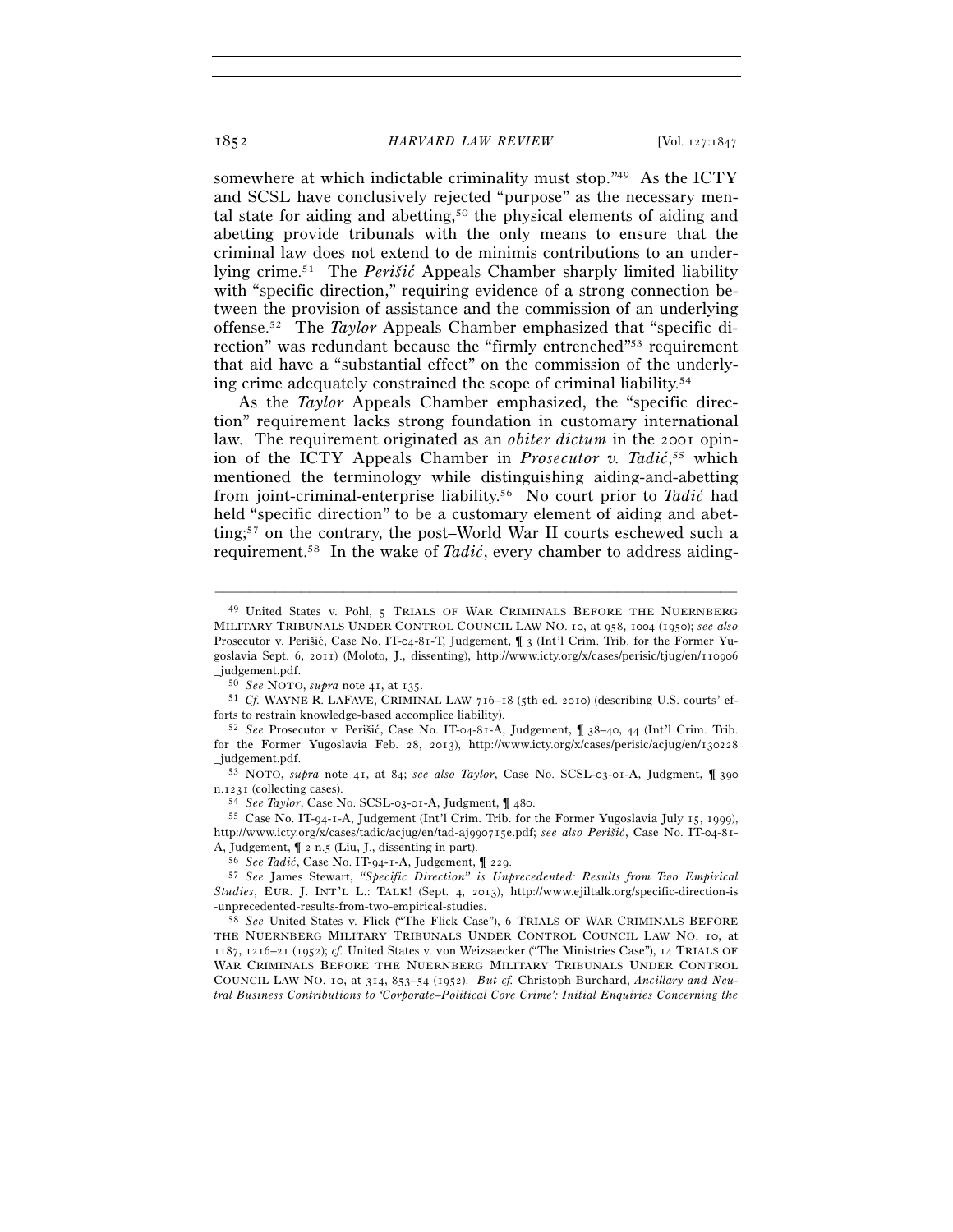2014] *RECENT CASES* 1853

and-abetting liability prior to the *Perišic´* Appeals Chamber either rejected the requirement as without foundation in customary international law59 or did not apply it "with any rigor."60 Likewise, neither the Rome Statute of the International Criminal Court<sup>61</sup> nor the ILC Draft Code justifies the "specific direction" requirement.<sup>62</sup>

Yet the importance of constraining discretion in international criminal law underscores a shortcoming in the *Taylor* Appeals Chamber's response to "specific direction." A "substantial effect" analysis by design vests tribunals with significant discretion to "decide on a case-bycase basis whether in the particular circumstances the assistance should or should not properly be regarded as criminal."63 While the fact-sensitive inquiry endeavors to ensure "both that the culpable are properly held responsible for their acts and that the innocent are not unjustly held liable for the acts of others,"64 judges have no fixed standard by which to measure culpability. Various tribunals have defined "substantial effect" in various ways, $65$  eliciting worry that this discre-

expressions of *opinio juris*, *see* Prosecutor v. Furundžija, Case No. IT-95-17/1-T, Judgement, ¶ 227 (Int'l Crim. Trib. for the Former Yugoslavia Dec. 10, 1998), http://www.icty.org/x/cases /furundzija/tjug/en/fur-tj981210e.pdf, the relevant provisions in the Rome Statute make no mention of "specific direction," *see* Rome Statute of the International Criminal Court art. 25(3)(c)–(d), July 17, 1998, 2187 U.N.T.S. 90. Likewise, though the ILC Draft Code subjects to punishment anyone who "*directly and substantially* [aids] in the commission of . . . a crime," Draft Code of Crimes Against the Peace and Security of Mankind art.  $2(3)(d)$ , Rep. of the Int'l Law Comm'n, 48th Sess., May 6–July 26, 1996, U.N. Doc. A/51/10; GAOR, 51st Sess., Supp. No. 10 (1996) (emphasis added), *available at* http://legal.un.org/ilc/documentation/english/A\_51\_10.pdf, the commentary restates the relevant provision as a requirement that assistance be "significant," *id.* art. 2

cmt. 11.<br>
<sup>63</sup> NOTO, *supra* note 41, at 97; *see also* LAFAVE, *supra* note 51, at 717–18.<br>
<sup>64</sup> Taylor, Case No. SCSL-03-01-A, Judgment,  $\parallel$  391.<br>
<sup>65</sup> See NOTO, *supra* note 41, at 94–96. In some cases, for example, t showing that the defendant's act or omission enhances the ease with which a violation is committed, *see, e.g.*, Prosecutor v. Oric´*,* Case No. IT-03-68-T, Judgement, ¶ 282 (Int'l Crim. Trib. for the Former Yugoslavia June 30, 2006), http://www.icty.org/x/cases/oric/tjug/en/ori-jud060630e.pdf, while in others*,* tribunals have required the prosecution to show that the violation would have been "substantially less likely" had the defendant's act or omission not occurred, Prosecutor v. Popović, Case No. IT-05-88-T, Judgement,  $\parallel$  1019 (Int'l Crim. Trib. for the Former Yugoslavia June 10, 2010), http://www.icty.org/x/cases/popovic/tjug/en/100610judgement.pdf. Many chambers have declined to define the term altogether. *See, e.g.*, Prosecutor v. Blagojević, Case No. IT-02-60-T, Judgement, ¶ 738 (Int'l Crim. Trib. for the Former Yugoslavia Jan. 17, 2005), http://www .icty.org/x/cases/blagojevic\_jokic/tjug/en/bla-050117e.pdf.

<sup>–––––––––––––––––––––––––––––––––––––––––––––––––––––––––––––</sup> *Rome Statute*, 8 J. INT'L CRIM. JUST. 919, 936–37 (2010) ("[T]he 'basis of liability' [in *Flick*] effectively was membership in or contributing to a criminal organization . . . ." *Id.* at 936.)*.*

<sup>&</sup>lt;sup>59</sup> *See, e.g.*, Prosecutor v. Lukić, Case No. IT-98-32/1-A, Judgement,  $\int$  424 (Int'l Crim. Trib. for the Former Yugoslavia Dec. 4, 2012), http://www.icty.org/x/cases/milan\_lukic\_sredoje\_lukic /acjug/en/121204\_judgement.pdf. 60 *Perišic´*, Case No. IT-04-81-A, Judgement, ¶ 3 (Liu, J., dissenting in part); *see also* Stewart,

*supra* note 57 (finding that "specific direction" was applied substantively in only two percent of post-*Tadic*<sup>†</sup> judgments).<br><sup>61</sup> July 17, 1998, 2187 U.N.T.S. 90.<br><sup>62</sup> While some judges and scholars consider the Rome Statute and the ILC Draft Code to be